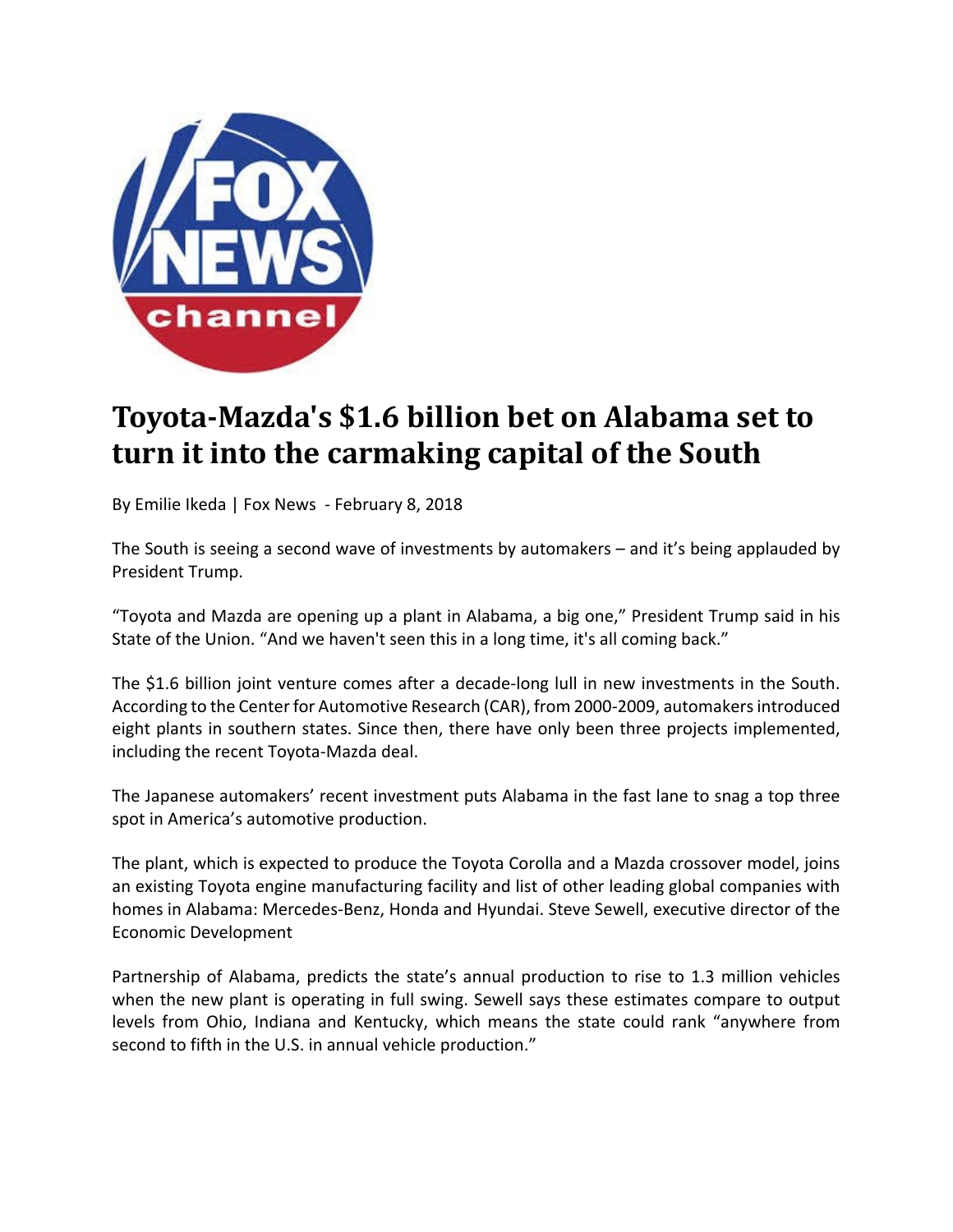Massive tax incentives, cheap land, positive existing relationships, and an available, trained workforce offered a pretty package for the international auto giants. Toyota first came to Huntsville in 2002 with its engine plant, which is in the midst of its fifth expansion. "Alabama has a lot of things going for it, but one of the biggest things is that it's close to and in the realm of other Toyota plants in the South," Kristin Dziczek with CAR told Fox News.

The state has been actively refining its Alabama Industrial Development Training (AIDT) for almost a half-century, and now, Huntsville Mayor Tommy Battle calls it "one of the best training programs in the nation." Battle believes AIDT is what drove the state to become Toyota‐Mazda's top choice, over other contenders including North Carolina.

"By training those employees and having that type of training, you save thousands and thousands and thousands of man hours in the production, in the efficiency department," Battle said. "You make a more efficient workforce."

Huntsville was chosen from over 100 candidate cities that fought for five months to attract the high paying jobs – in this case 4,000 of them. Battle says the average salary will be \$50,000. "The real thing it brings home is that it will provide jobs for year after year after year," Battle said. "It sets our economic fortune for the next 50 years."



*Multimedia reporter Emilie Ikeda tours Toyota's engine plant in Huntsville, Ala. amidst its fifth expansion. (Fox News)* 

At 2,400 acres, the selected site is more than double the size the automakers initially targeted. According to Battle, this "gives [Huntsville] a lot of room to work into the future technologies of the companies," like electric, autonomous and hydrogen fuel cell cars.